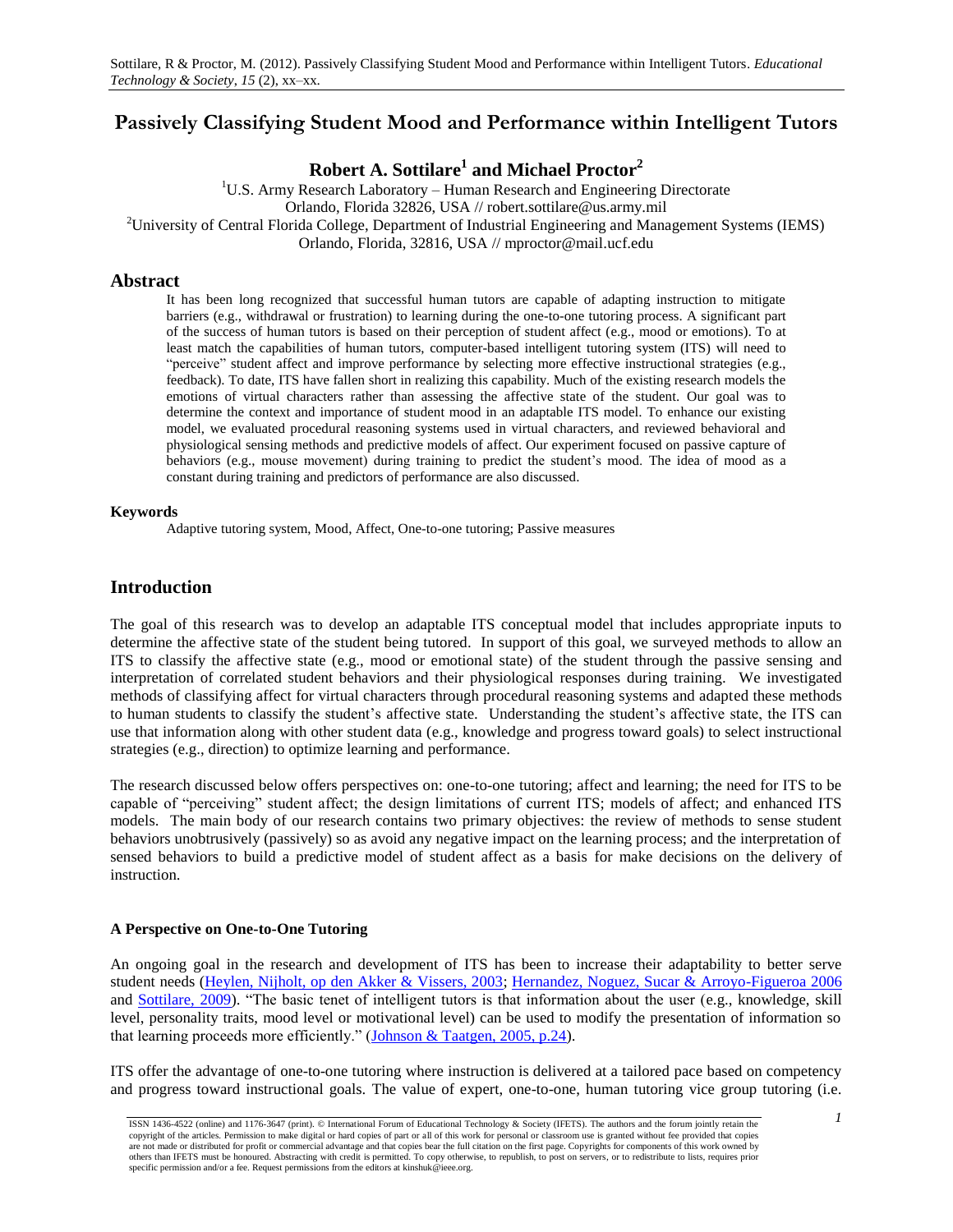traditional classroom teaching) has been documented among students who often score 2.0 standard deviations higher than students in a conventional classroom [\(Bloom, 1984\)](#page-11-0). Other advantages of one-to-one, human-tutoring over classroom settings is that students ask approximately 26.0 questions per hour versus less than 0.20 questions per hour in the classroom setting [\(Dillon, 1988;](#page-12-3) [Graesser & Person, 1994\)](#page-12-4). This higher rate of interaction provides additional learning opportunities for weaker students. Stronger students ask fewer questions, but these questions tend to be "deep-reasoning questions" [\(Person & Graesser, 2003\)](#page-13-1).

[Loftin, Mastaglio & Kenney, 2004](#page-12-5) assert that while one-to-one human tutoring is still superior to ITS in general, the one-to-one human tutoring approach is neither efficient nor cost-effective for training large, geographicallydistributed populations (e.g., military organizations or large multi-national corporations). Given large and potentially diverse student populations, one goal of our research was to identify methods to improve the adaptability of ITS to support one-to-one tutoring. We explored methods to increase ITS "perception" of the student's affective state and thereby theoretically increase the potential of the ITS to effectively adapt to a given student during one-to-one, computer-based instruction.

### **A Perspective on Affect and Learning**

[Linnenbrink and Pintrich \(2002\)](#page-12-6) identified a connection between affect and learning. They found that many students experience some confusion when confronted with information that does not fit their current knowledge base, but those in a generally positive affective state adapted their known concepts to assimilate the new information. Students in a generally negative state usually reject this new information. This infers the need for tutors (human or otherwise) to be able to perceive and address the affective state of the students when formulating instructional strategies.

Fundamental to our research is an understanding of affect and how it might be modeled within ITS. Affect includes personality traits, mood and emotions which vary in duration, influence and cause [\(Gebhard, 2005\).](#page-12-7) Affect is evident through student behaviors and physiological changes and may also be measured via self-report surveys. Each method has limitations. Self-report measures may be biased by the student's desire to conform to expectations and may not accurately reflect their true affective state. Physiological measures can vary from person to person and may be misinterpreted. Hybrid approaches that use combinations of these measures to confirm affect are considered more reliable. Being able to accurately predict affect is the first step in using it to select appropriate instruction.

An ITS should choose the content and the method of instruction based on both the student"s competence and affective state (e.g., emotions) in the same way "an experienced human tutor manages the emotional state of the student to motivate him and to improve the learning process" [\(Hernandez, et al, 2006\)](#page-12-1). [Rodrigues, Novais](#page-13-2) & Santos [\(2005\)](#page-13-2) affirmed that an ITS "must be capable of dynamically adapting and monitoring each student". This highlights the need for computer-based tutors to be able to perceive student state and use this information in formulating instruction.

### **Design Limitations of ITS**

Affect has been modeled extensively within ITS [\(Core, et al, 2006;](#page-11-1) [Heylen, et al, 2003;](#page-12-0) and [Graesser, et al, 2001\)](#page-12-8), but have generally been used to represent the tutor's affect rather than perceiving affect in students. Incorporating affective perception within ITS is recognized as a key element in the learning process [\(Bickmore & Picard, 2004;](#page-11-2) [Burleson & Picard, 2004;](#page-11-3) [Johnson, Rickel and Lester, 2000;](#page-12-9) and [Picard, et al, 2004\)](#page-13-3), but [Picard \(2006\)](#page-13-4) notes the design limitations of ITS including their inability to: recognize student affect; respond appropriately to the student affect; and appropriately express emotion. Picard suggests that the "simplest set" of emotions for an ITS to recognize are the emotions each of us is born with: pleasure, boredom and frustration. The ability to sense and predict even this small set of emotions would greatly expand the capability of ITS to adapt instruction to the needs of the student and optimize learning and performance.

Further expanding the need for ITS to perceive student affect and adapt instruction, Alexander, Sarrafzadeh and Fan, [\(2003\)](#page-11-4) argued that "an important factor in the success of human one-to-one tutoring is the tutor"s ability to identify and respond to affective cues given by the student". We also expected that ITS that model affect would be more effective than equivalent ITS that do not model affect.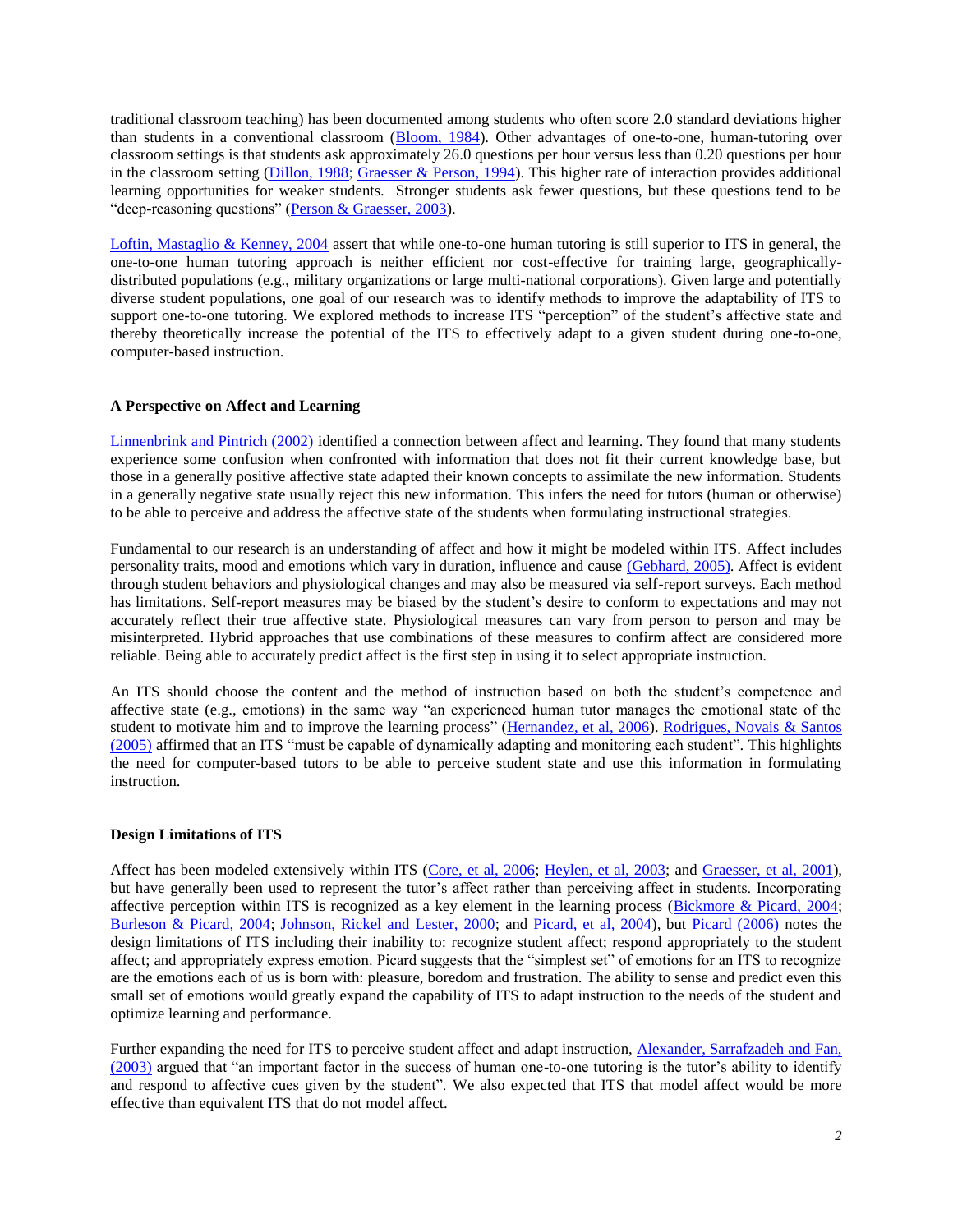[Picard \(2006\)](#page-13-4) asserted that "no matter how intelligent a tutor is, it will eventually become annoying if it does not have emotional intelligence". Emotional intelligence is defined as "a set of skills hypothesized to contribute to the accurate appraisal and expression of emotion in oneself and in others, the effective regulation of emotion in self and others, and the use of feelings to motivate, plan, and achieve in one's life" ( $Salovey & Mayer, 1990$ ). In other words, ITS that have emotional intelligence are capable of: recognizing the student affect; making the student aware so he can participate in managing his affective state; providing options (e.g., strategies) for the student to control his affective state; using emotion to motivate the student to achieve established objectives.

Today"s ITS provide limited adaptive training capabilities. [Sessink, et al \(2007\)](#page-13-6) assert that "most traditional learning material [for ITS] targets the "average student", and is suboptimal for students who lack certain prior knowledge, or students who have already attained some of the course objectives". [Csikszentmihalyi \(1990\)](#page-11-5) stated that ITS should match "adequate challenge with skill in service of Flow, or optimal experience" within the learning system. Failure to provide adequate challenge could result in boredom or frustration. It is desirable for the ITS to know everything possible about the student"s affect to craft a tailored learning experience.

# **ITS MODELS**

We chose to begin with a documented standard ITS model. Beck, Stern and Haugsjaa's (1996) Intelligent Tutoring System Model (shown in [Figure 1\)](#page-2-0) illustrates the interactions ITS components including: domain knowledge which provides basis for course content, a student model which generally contains information about the progress of the student relative to learning objectives; an expert model which defines the performance of an ideal student; a pedagogical module which makes decisions on instruction and feedback to the student; and finally, a communication interface which presents instruction and feedback to the student. Given the goal to expand the student model to include affect and optimize decisions on instruction, Beck"s ITS model has some significant limitations including the inability to sense the student"s behavior and physiological state.



Figure 1: Beck, Stern and Haugsjaa"s (1996) Intelligent Tutoring System Model

<span id="page-2-0"></span>Based on the current limitations of ITS and the emphasis in the literature on understanding the affective state of the student in one-to-one tutoring situations, [Sottilare \(2009\)](#page-13-0) adapted Beck, Stern and Haugsjaa's (1996) ITS model as shown in [Figure 2](#page-3-0) to include the student"s affective state and methods to assess affect (e.g., behavioral, physiological measures). This model enhanced Beck, Stern and Haugsjaa"s model by adding capabilities to sense behaviors and physiological data, and transfer this data to the student model to aid in assessing the student"s affective state; and by adding a real-time flow of affective state data from the student model to the pedagogical model so the student"s affective state can play a part in instructional strategy decisions. [Sottilare"s \(2009\)](#page-13-0) model was used as the foundation for integrating affective classification models based on procedural reasoning systems as discussed below.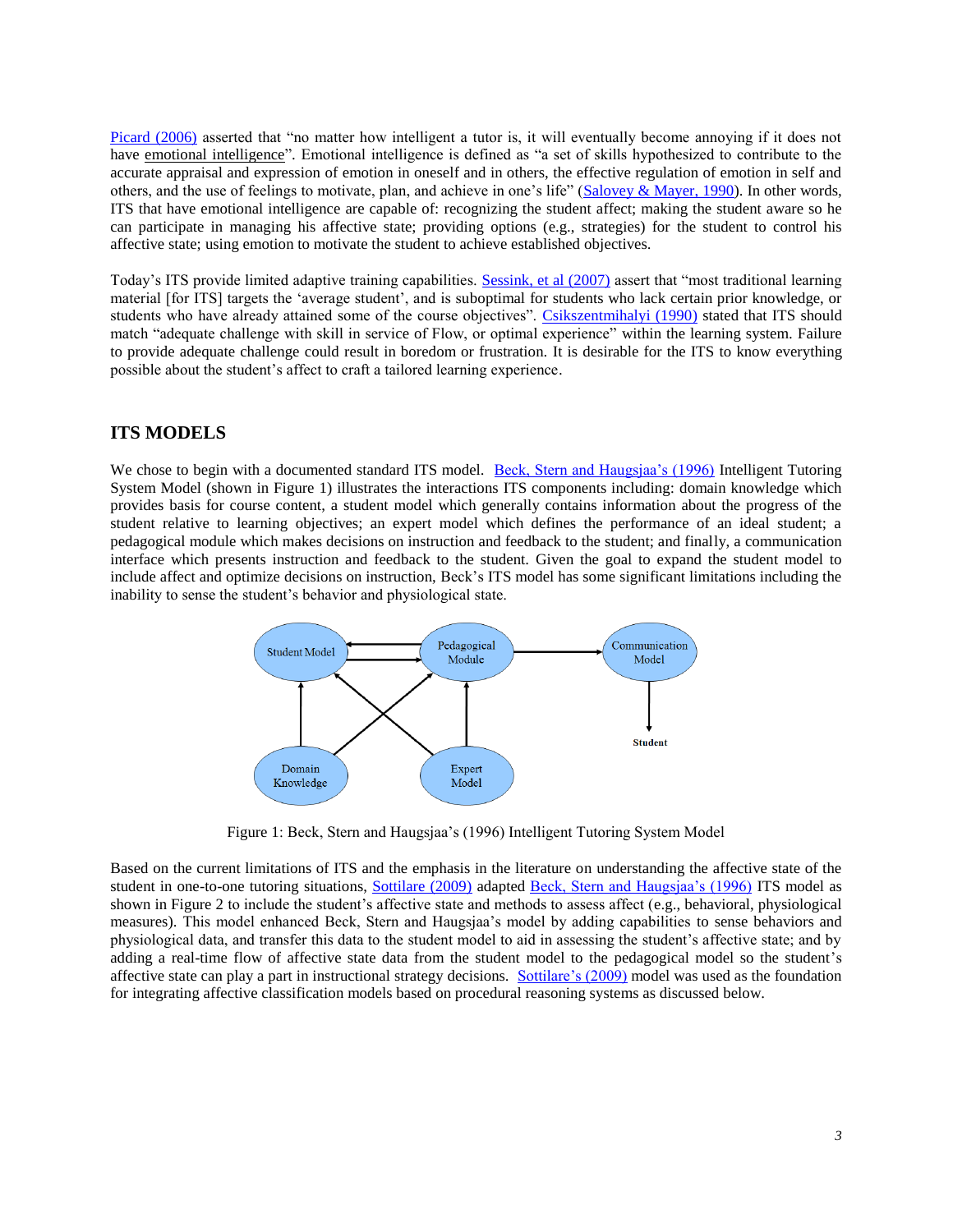

Figure 2: Sottilare"s (2009) Intelligent Tutoring/Coaching Model

### <span id="page-3-0"></span>**Procedural Reasoning Systems**

Like the logic within ITS, procedural reasoning system (PRS) for virtual humans act as intelligent agents which manage processes (e.g., sensing processes). For this reason, we decided to evaluate the sensing and reasoning processes of PRS to see if there were any transferrable methods for use in ITS. We evaluated several existing models used in embodied characters and their evolution in providing more complex interactions within intelligent agents. We also sought to reuse key elements and adapt these models to support a comprehensive ITS model that includes affect.



Figure 3: Procedural Reasoning System (Georgeff and Lansky, 1987)

<span id="page-3-1"></span>First, we considered the basic procedural reasoning system (PRS) model developed by [Georgeff and Lansky \(1987\).](#page-12-10) This model is based on a belief-desire-intention framework as illustrated in [Figure 3](#page-3-1) and includes the following states and processes: beliefs state are facts about the world which are perceived to be true; goals/desires state are a set of needs/wants to be realized; knowledge areas are declarative procedure specifications or sequences; interpreter process is the analysis of relevant goals/desires, beliefs and a set of relevant knowledge areas to determine intentions; intentions state is a set of planned actions; action process include actions taken in order to achieve a goal or satisfy a desire; environment state include any external influencing factors; and finally, the perception process which senses changes in the environment after actions take place.

[Parunak, et al, 2006](#page-13-7) enhanced Georgeff and Lansky"s model with the addition of OCC model of emotions [\(Ortony,](#page-13-8)  [Clore & Collins, 1988\)](#page-13-8). In this enhanced model, beliefs feed an appraisal process as well as the interpreter. The appraisal process determines which of the 22 emotions defined in the OCC model to output to the perception and interpreter processes. [Parunak, et al, \(2006\)](#page-13-7) expanded the PRS model again with the addition of disposition, "a parameter that distinguishes the varying susceptibility of different agents to various emotions". Parunak considered disposition to be constant over the time horizon of the simulations that they used for experimentation. For our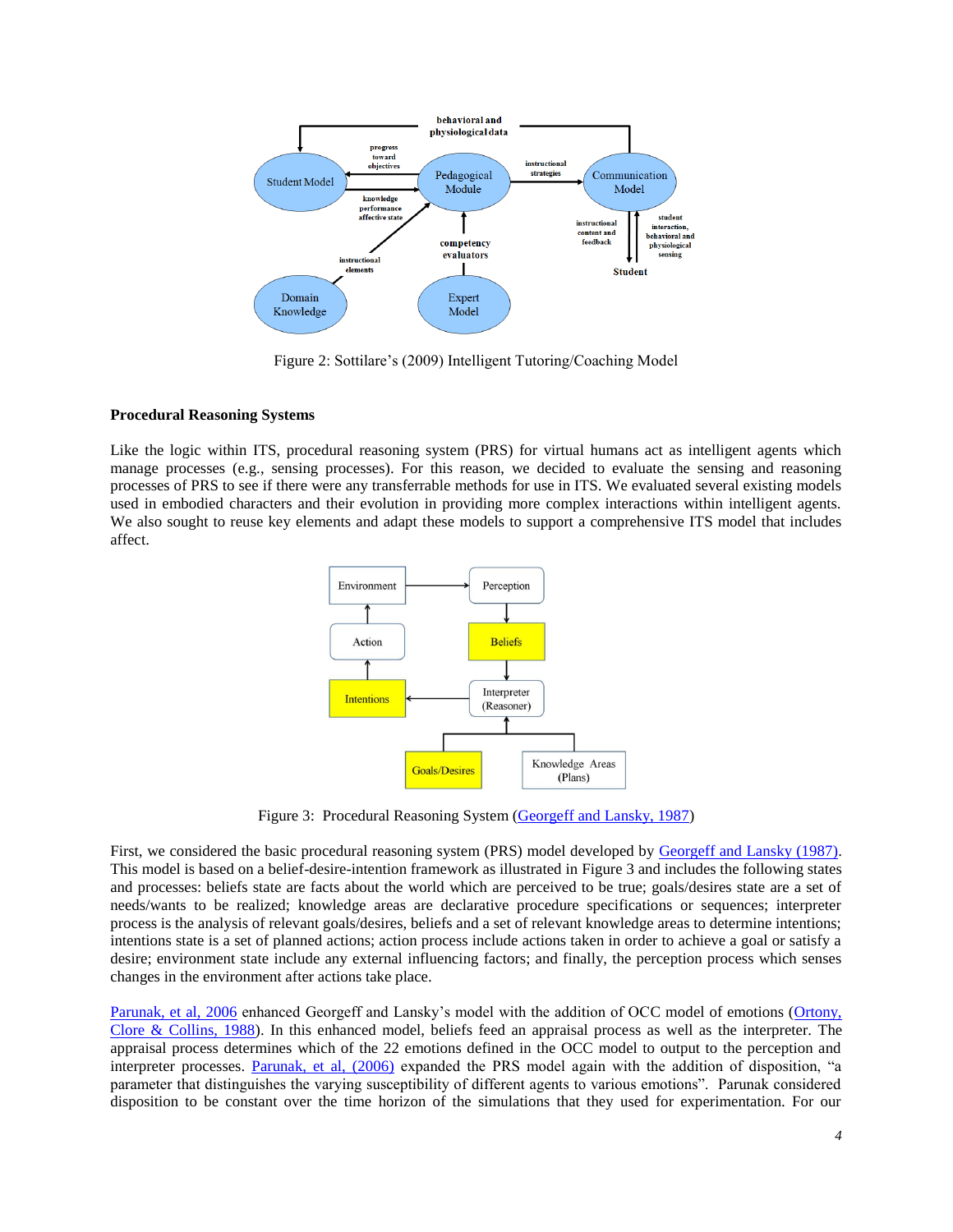purposes, we considered disposition in terms of a student"s varying susceptibility to various emotions. In this light, disposition might be influenced by factors like personality, mood or competency in the learning domain in which the student is engaged.

As noted previously, [Linnenbrink and Pintrich \(2002\)](#page-12-6) identified a connection between affect and learning. For instance, a personality factors like openness might influence a student"s disposition to learning new information. Competency might influence confidence and thereby dispose a student toward specific emotions like frustration if the instruction presented is not in line with their competency level. Therefore, an enhanced student model within an ITS that includes affect along with passive, real-time sensory inputs (e.g., behavioral and physiological measures) would make that ITS better able to adapt to a student's needs. In addition to its effect on perception, note that changes in emotion might also positively or negatively influence desires and plans in this enhanced student model.

Default values for personality, mood and competency are based on instruments like the Big Five Personality Test, the Self-Assessment Manikin (SAM) for mood [\(Lang, 1980\)](#page-12-11) and a skills/knowledge pre-test to determine initial competency. Emotions are assessed probabilistically by frequent appraisals of behaviors and physiological measures. Competency might also be assessed periodically to determine if the instruction is having the desired effect.

Finally, integrating these concepts with the Intelligent Tutoring/Coaching Model in [Figure 2,](#page-3-0) we see the potential for a more adaptive ITS model in

[Figure 4](#page-4-0) that accounts for affect, competency, goals/desires, plans and beliefs to tailor instruction to each student"s needs, limitations and abilities. This adaptive ITS model uses real-time behavioral and physiological sensing to allow the ITS to "perceive" affective state and project changes in beliefs, desires and intentions.



Figure 4: Adaptive ITS with enhanced Student Model

# <span id="page-4-0"></span>**ASSESSING AND MODELING AFFECT**

Given the importance we have placed on assessing affect in our adaptive ITS model, the following defines affect and reviews methods to assess and model affect.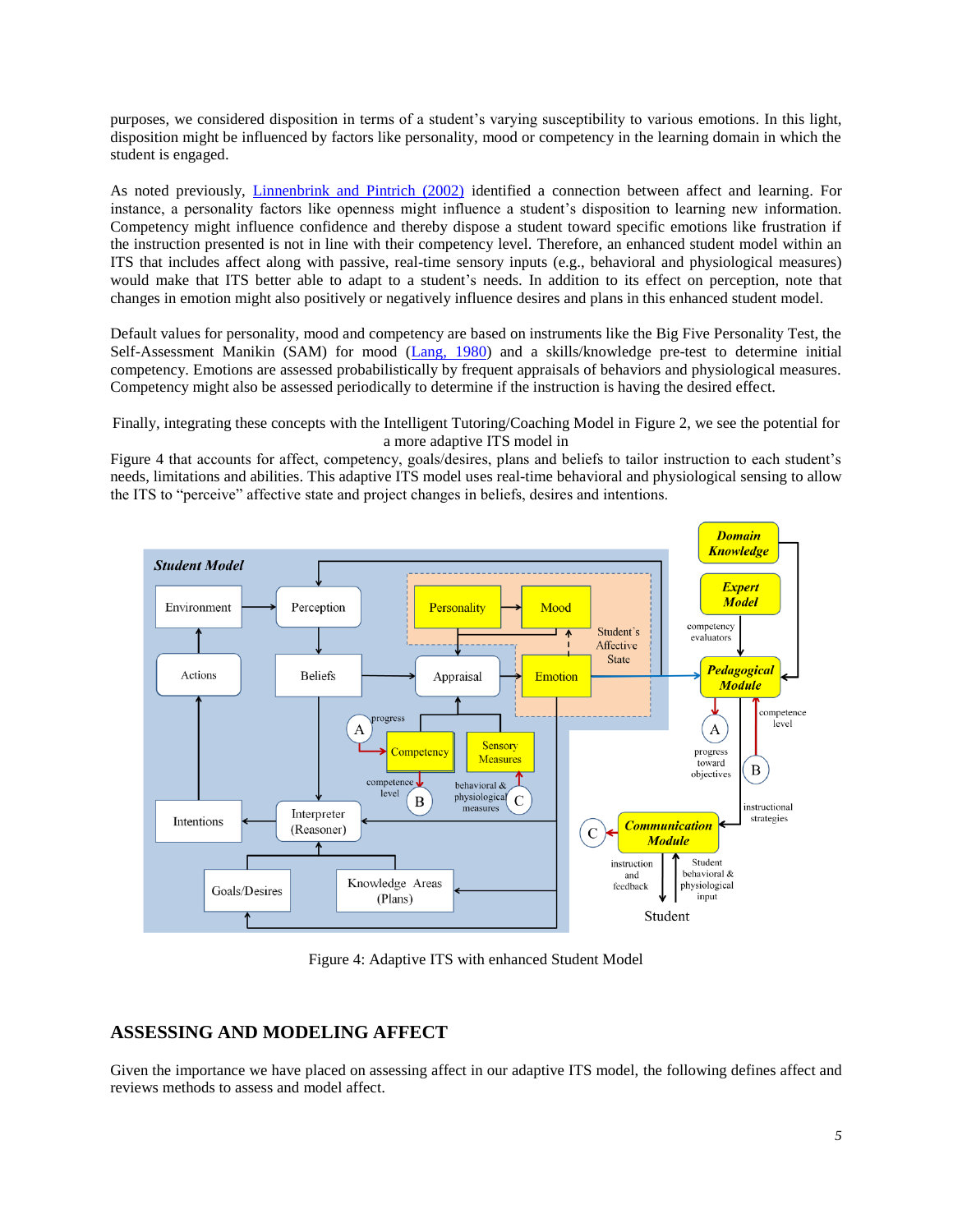### **Contrasting Personality, Mood and Emotions**

Personality has long-term affect and reflects individual differences in cognitive and social processes. The Five Factor Model (FFM) of personality [\(McCrae & John, 1992\)](#page-12-12) defines personality traits in terms of openness, conscientiousness, extraversion, agreeableness and neuroticism; all of which tend to be relatively stable in adult populations. Personality moderates the speed and degree to which mood and emotions emerge and dissipate.

Moods generally have a moderate duration as opposed to emotions (short duration) and personality (long duration). Mood has a subtle influence on cognition which may go unnoticed even by human tutors and are of unknown cause so they may be realized as the cumulative effect of a series of emotional events. According to [Morris \(1989\),](#page-13-9) mood has "a great influence on human's cognitive functions" and thereby learning. Mood is represented by Mehrabian's (1996) Pleasure-Arousal-Dominance (PAD) model. Mood moderates emotional change and may be influenced by series of emotional events.

Emotions are a psychological state or process that functions in the management of goals and needs of an individual [\(Broekens & Degroot, 2004\)](#page-11-6). [Davidson \(1994\)](#page-12-13) argued that "emotions bias action, whereas moods bias cognition." That infers that emotions may inhibit appropriate actions or cause unintended actions (student behavior), while mood might affect perception and reasoning (input and processing) by the student during the learning process. Emotions are represented b[y Ortony, Clore & Collins" \(1988\)](#page-13-8) twenty-two emotional states (e.g., joy, pride).

### **Relationship between Mood and Personality**

[Mehrabian \(1996\)](#page-12-14) defined mathematical relationships between the PAD dimensions and the FFM factors of personality. We made the assumption that since personality is stable in healthy adults [\(McCrae and Costa, 1994\)](#page-12-15) and mood is of moderate duration, that mood may be considered to be stable for training sessions of moderate duration (30 minutes to one hour). We tested mood for stability in our experiment and discuss the validity of this assumption in the results section.

#### **Personality Assessment Methods**

Again, since personality traits have been determined to be relatively stable in healthy adults [\(McCrae and Costa,](#page-12-15)  [1994\)](#page-12-15), we assume that a single evaluation is all that is required to assess the FFM traits. The Big Five Personality Test [\(John, 2003\)](#page-12-16) is a representative instrument that measures the five FFM dimensions of openness, conscientiousness, extraversion, agreeableness and neuroticism on 0-100 scale.

### **Mood and Emotion Assessment Methods**

Mood and emotion assessments tend to fall into one of three categories (self-report instruments, behavioral indicators and physiological indicators) and may be combined to provide a more accurate assessment of the student's affective state. Lang's (1980) Self Assessment Manikin (SAM) is a self-report instrument composed of a nine-point Likert scale for each mood dimension (pleasure, arousal and dominance). Affective prediction methods include the use of: behavioral measures (e.g., facial landmark sensing, keystroke and mouse movement detection); physiological measures (e.g., heart rate inter-beat interval sensing or galvanic skin response); and other student data (e.g. demographics). Examples of related affective computing research discussed below.

[Neji & Ben Ammar \(2007\)](#page-13-10) investigated an ITS that included a virtual character and facial sensors. In addition to the two-way conversational input and output, the tutor inferred the emotional state of the student through a machine vision system which sensed changes in distances between facial landmarks and classified their expressions as one of six universal emotional states (joy, sadness, anger, fear, disgust and surprise) or a neutral expression. The student"s emotional state was then used in the ITS to determine which tutoring strategy (e.g., sympathizing or nonsympathizing feedback, motivation, explanation, steering). This study took significant steps toward an adaptable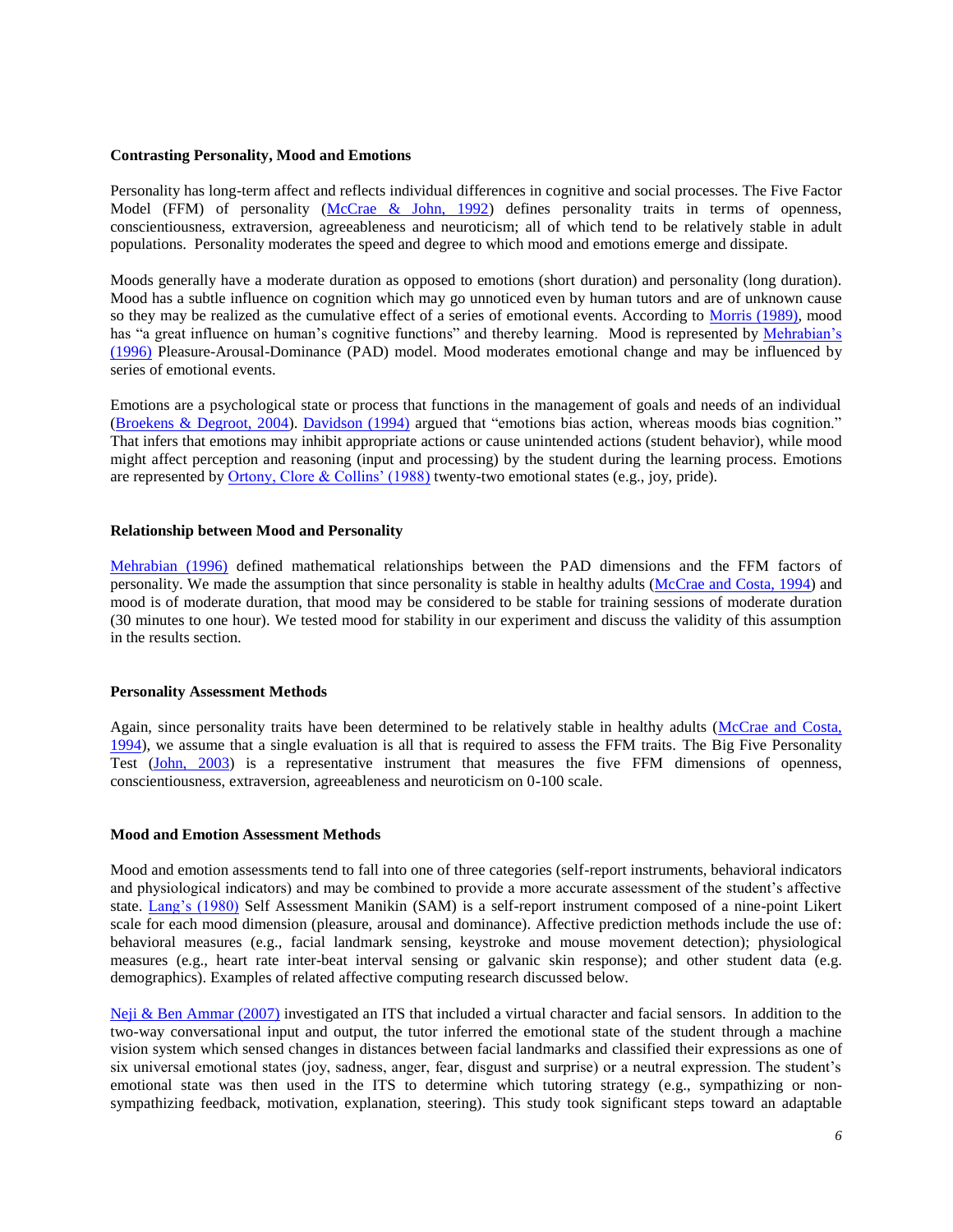tutoring system, but two primary limitations are noteworthy: the cost and portability of the visual system would likely limit the ability of the ITS to support large, distributed populations; and it failed to assess the connection between student affect, the selection of instructional strategies and performance.

D'Mello, Craig, Sullins and Graesser (2006) and D'Mello and Graesser (2007) used frequent conversation patterns to predict affect (i.e. confusion, eureka, frustration) when students emote aloud and their ITS provided feedback, pumps, hints and assertions to influence student"s progress. They noted significant relationships between tutor feedback (negative, neutral or positive) and the student"s affect. Positive feedback by the ITS was a strong positive predictor of eureka, "a feeling used to express triumph on a discovery" [\(D'Mello, et al, 2006\)](#page-12-17). The "directness" of the tutor predicted a negative relationship with confusion. Negative feedback from the tutor was the only significant predictor of frustration. The primary drawback to this approach was the requirement for students to "emote aloud" which has some of same drawbacks as other self-report methods and may be incompatible with students with lower FFM openness scores. Another drawback was the low participant throughput for the experiment based on the labor intensive nature of the data collection and analysis. Given the variability among students and the associated time to baseline each student, this method is unsuitable as is for training in large-scale, distributed organizations.

[Zimmermann, Guttormsen, Danuser & Gomez \(2003\)](#page-13-11) used passive methods to capture computer keystrokes and mouse movement as indirect indicators of affect. Their method falls short in that it does not determine any correlation between computer keystrokes or mouse movement and specific affective states (e.g., happy, sad or frustrated). Their approach also fails to follow up in adapting coaching strategies within tutoring systems to the student"s affective state once it is determined.

[Yun, Shastri, Pavlidis and Deng \(2009\)](#page-13-12) demonstrated passive sensing and interpretation of thermal images to estimate student stress levels. They altered the difficulty levels of game play for users based on singular input from StressCam, which monitors heat dissipation through a thermal imaging-based camera and analysis system. Since stress levels are related with increased blood flow in the forehead and higher blood flow equates to more heat, StressCam passively and continuously senses and interprets thermal images. No specific affective variables were predicted in this research and no evidence was provided regarding the use of this technology for determining instruction. Setup time, system cost and lack of portability may be an issue with this approach.

Whereas many of the machine perception methods reviewed above focus on single data sources (e.g thermal imaging) to predict affect, others pursued multi-source approaches. [McIntyre and Göcke \(2007\)](#page-12-19) advocated a multimodal approach to reduce the uncertainty associated with physiological measurements.

[Conati and Maclaren \(2004\)](#page-11-7) inferred six emotions (joy-distress, pride-shame, and admiration-reproach) of the twenty-two emotions defined in the OCC model [\(Ortony, Clore & Collins, 1988\)](#page-13-8) by assessing their reaction to meeting/not meeting goals during a computer game. They used a probabilistic model, the dynamic decision network (DDN), which used: personality traits; interaction patterns; electromyography (EMG) which measures muscle activity; and skin conductance to indirectly assess student emotions. The drawbacks to this approach are its accuracy (no significant difference from the baseline accuracy of 50%), and inclusion of only 6 of 22 OCC emotions. It also lacks a student performance assessment to gauge the effectiveness of the selected instructional strategies. Finally, the physiological sensing of valence produced false negatives 55% of the time.

[Hernandez, Noguez, Sucar & Arroyo-Figueroa \(2006\)](#page-12-1) also developed a Bayesian affective student model based on student personality traits, student knowledge state, student goals and the tutoring situation to infer the same six emotions. A weakness of this approach is in its performance as a tutor as compared to human tutors. Pedagogical actions of their model of instruction only agreed with the pedagogical actions of expert human tutors 57% of the time.

Based on approaches cited in the literature and the adaptive tutoring model discussed above, we decided to pursue a passive approach to detecting mood in the context of a self-paced training environment with an embedded tutor. We chose to assess the influence of student state variables (e.g., competency) and student behaviors as predictors of mood state.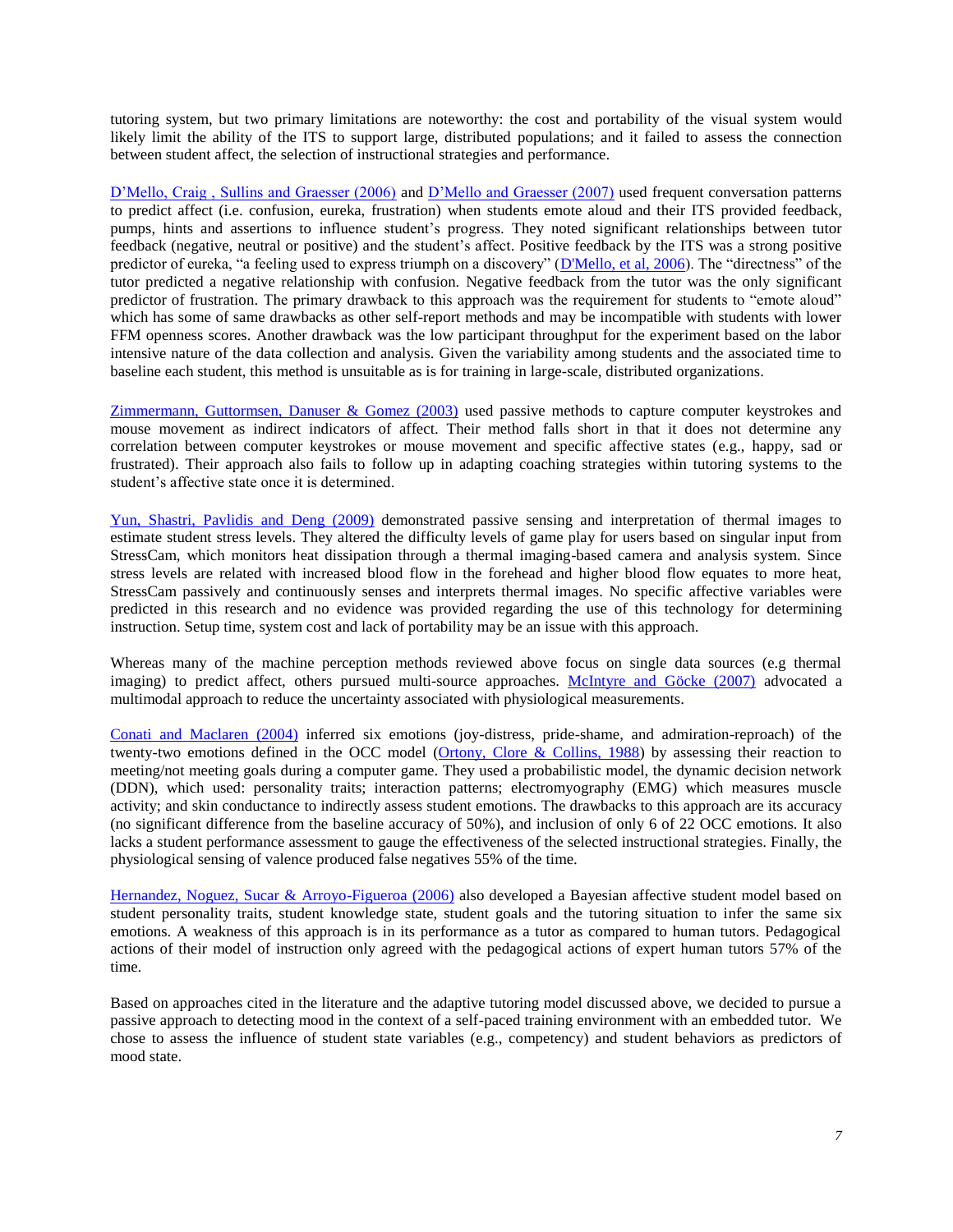## **HYPOTHESES UNDER TEST**

Three hypotheses were evaluated in this research. In reviewing the literature, there was little beyond self-report methods used as indicators of student mood. Given the obtrusiveness of self-reporting methods and concerns that frequent assessments would interfere with the learning process, we determined to assess passive predictors of mood and performance, and to test the assumption of mood as a constant during training.

### **Hypothesis "A": Mood Prediction**

In hypothesis A, we considered predictors of student mood variables. Mood variables were selected as dependent variables over other affective variables (personality or emotion) based on their duration, influence and cause. Mood was also selected because of its influence on cognition. [Davidson \(1994\)](#page-12-13) argued that "emotions bias action, whereas moods bias cognition" which indicated that mood would likely affect perception and reasoning during learning. Based on this connection, we considered the importance of accurately predicting mood variables and posed the following hypothesis: "student state variables (e.g., amount of sleep, energy level, a priori knowledge level and interest in the topic), student action variables (e.g., mouse movement rates and control-selection rates) and student performance are predictors of student mood variables".

### **Hypothesis "B": Mood Stability**

In hypothesis B, we considered the assumption that mood is relatively constant over moderate periods of time (e.g., a training session lasting thirty to sixty minutes). We considered the minimum number of mood assessments required to accurately reflect the student's mood and still maintain the continuity of the learning process. Would only one or two assessments be required or would mood have to be assessed more frequently or even continuously? To determine stability of mood, we posed the following hypothesis: "student mood variables (pleasure, arousal and dominance) are generally constant during a 30-60 minute training session".

### **Hypothesis "C": Performance Prediction**

In hypothesis C, we considered predictors of student performance and posed the following hypothesis: "student state variables, student action variables and student mood variables are predictors of student performance".

### **EXPERIMENTAL METHODS**

#### **Participants**

Cadets from the United States Military Academy (USMA) were the target population for this study. The experimental design focused on the target population with low-moderate competence in tactical combat casualty care (TC3). One hundred-thirty one (131) cadets participated in the study which produced 124 instances of usable data. Of the 124 participants, 108 were males (age  $M = 18.79$ ,  $SD = 0.98$ ) and 16 were females (age  $M = 18.38$ ,  $SD =$ 0.62). The 124 participants in this study are approximately 17.7% of the available participants in this population.

### **Experimental Procedure**

Our experimental approach is based on a case study which involved instructing cadets about the elements of hemorrhage control using a multi-media training package called Tactical Combat Casualty Care (TC3). The content of this study was delivered to the participants via a multimedia presentation on a laptop computer. The study content included a biographical survey, a TC3 training course, a pre-course and post-course knowledge assessment, a pretraining and a post-training mood assessment, and a TC3 performance assessment. Interactive controls, coaching strategy logic, timestamp events and automatic recording of each participant"s interaction and survey data was accomplished through embedded software. The experimental process is shown in [Figure 5](#page-8-0) below.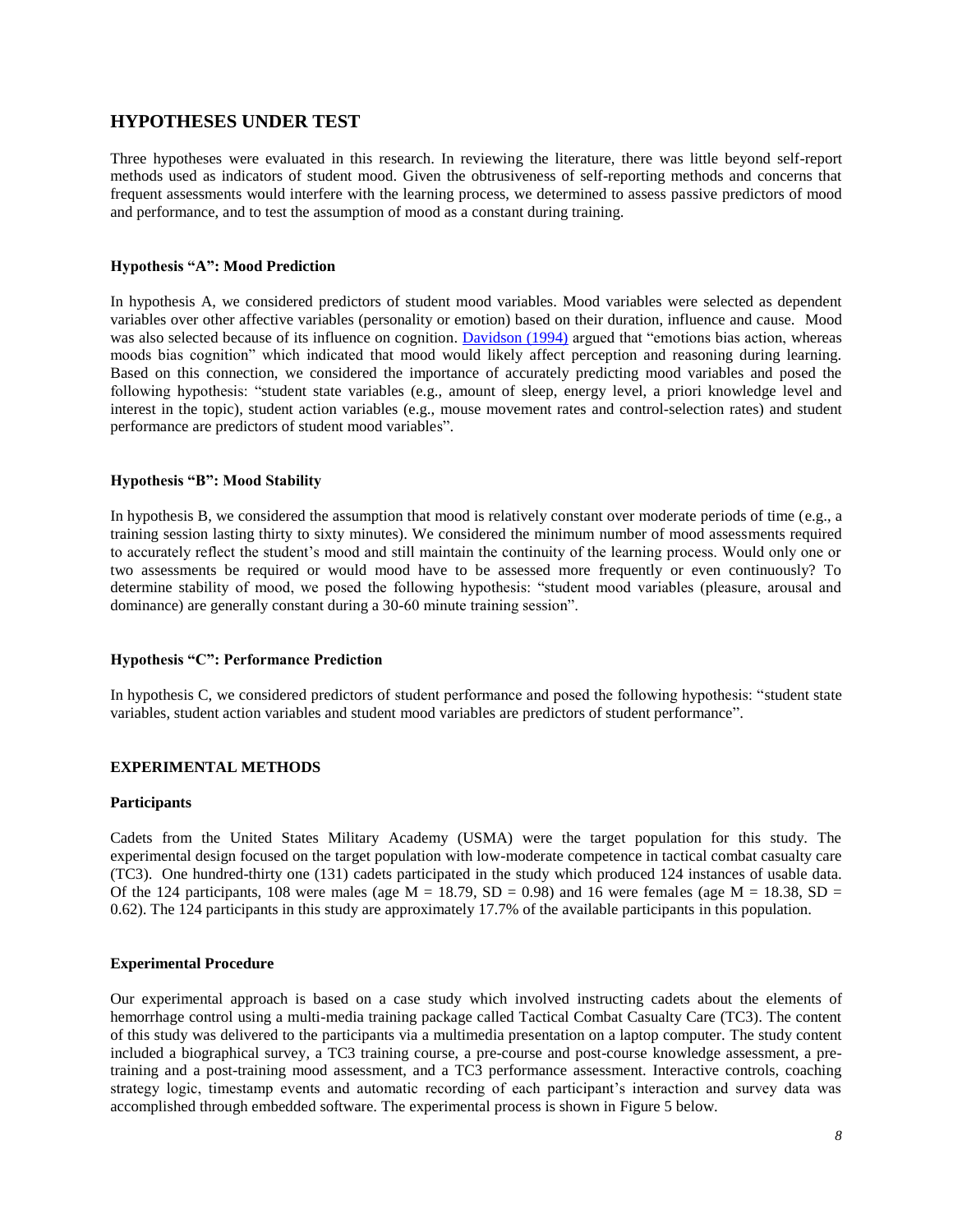

<span id="page-8-0"></span>Student state information (e.g., age, gender, energy level, amount of sleep, first aid experience and interest level in TC3) was collected through a biographical survey. The Self-Assessment Manikin (SAM) survey [\(Lang, 1980\)](#page-12-11) was administered twice to each participant: once prior to the training course and once again after the completion of the TC3 performance assessment. Knowledge assessments were administered prior to the delivery of instruction and after the delivery of instruction.

The training course focused on acquiring knowledge (facts and principles) while the performance assessment focused on applying knowledge and demonstrating skill through decisions and actions. [Figure 6](#page-8-1) shows a screen capture from the performance assessment which is time sensitive as the student must appropriately treat the wounds within the approximately four minutes for the soldier to bleed out and die.



Figure 6: Screen capture from TC3 performance assessment

# <span id="page-8-1"></span>**RESULTS**

# **Hypothesis "A": Mood Prediction**

We posed the following hypothesis: "student state variables, student action variables (e.g., behaviors) and student performance are predictors of student mood variables". We analyzed specific student state and behavior variables with respect to the three mood variables: pleasure, arousal and dominance.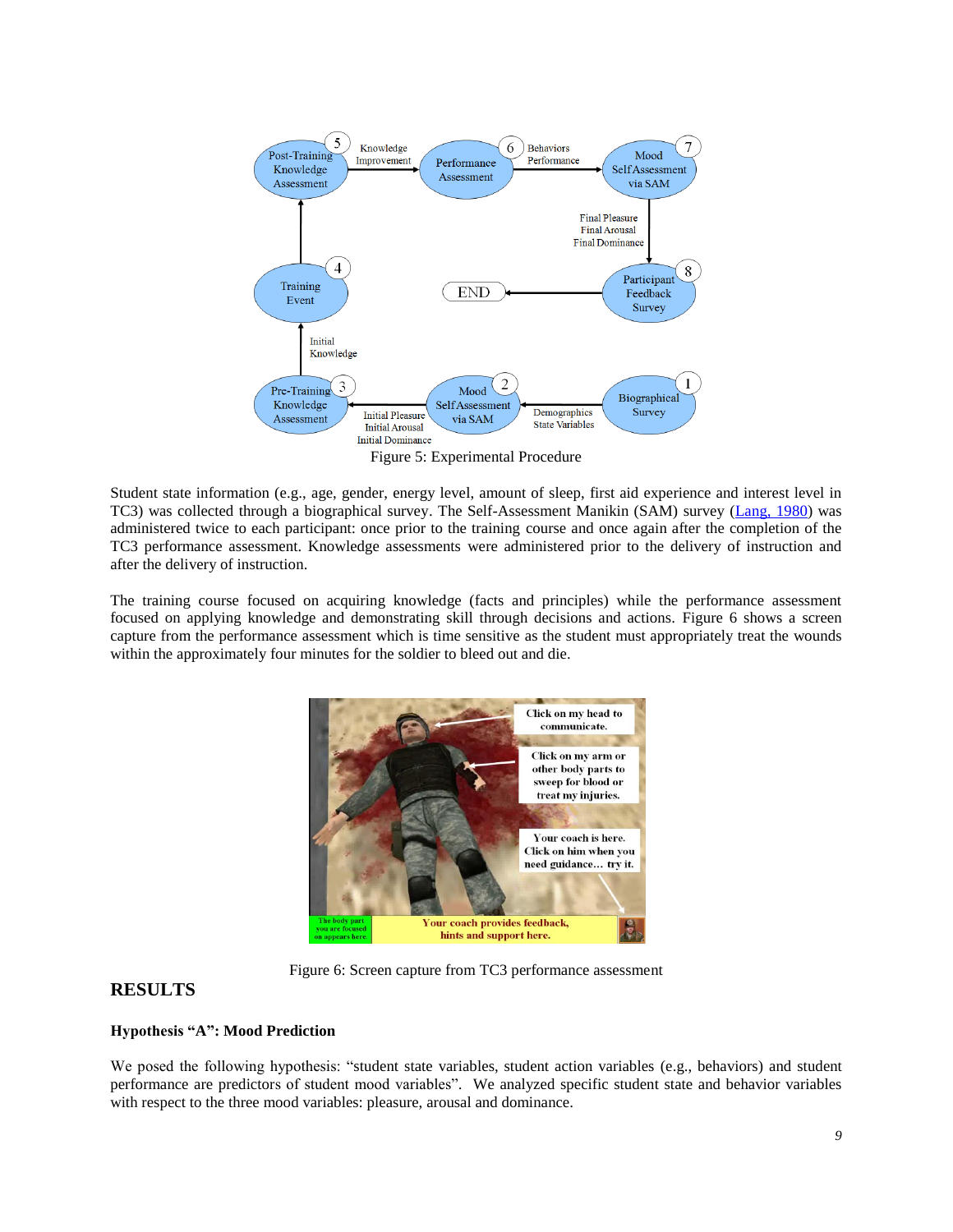*Final pleasure* measurements were positively correlated with *self-assessed first aid knowledge*, Pearson's r(124) = .177, p = .049; *TC3 interest level*, Pearson"s r(124) = .178, p = .048; *initial pleasure*, Pearson"s r(124) = .272, p = .002; *initial arousal*, Pearson"s r(124) = .194, p = .031; *initial dominance*, Pearson"s r(124) = .266, p = .003; *final dominance*, Pearson's  $r(124) = .541$ ,  $p < .001$ ; *control selection rate*, Pearson's  $r(124) = -.182$ ,  $p = .043$ ; and *performance*, Pearson's  $r(124) = .177$ ,  $p = .012$ .

*Final arousal* measurements were positively correlated with *initial pleasure*, Pearson's r(124) = .352, p < .001; and *initial arousal*, Pearson's  $r(124) = .507$ ,  $p < .001$ .

*Final dominance* measurements were positively correlated with *TC3 interest level*, Pearson's r(124) = .233, p = .009; *initial arousal*, Pearson's r(124) = .177, p = .049; *initial dominance*, Pearson's r(124) = .578, p < .001; *final pleasure*, Pearson"s r(124) = .541, p < .001; and *performance*, Pearson"s r(124) = .393, p < .001.

Examining the significance of the variables and their influence on each mood variable, we developed the models shown in Tables 1 and 2 via linear regression. *Initial pleasure*, *final dominance* and *control selection rate* explained a significant portion of variance in final pleasure scores,  $R^2 = .36$ ,  $F(3, 120) = 22.77$ ,  $p < .001$ ,  $d = 0.57$ . *Initial dominance*, *control selection rate*, *performance* and *final pleasure* explained a significant portion of variance in *final dominance scores*,  $R^2 = .54$ ,  $F(4, 119) = 35.23$ ,  $p < .001$ ,  $f^2 = 1.18$ . The regression effect sizes  $(f^2)$  indicated large effect for both models per [Cohen"s \(1992\)](#page-11-8) guidelines.

| ~     |                      |                             |            |                              |          |      |                                 |             |
|-------|----------------------|-----------------------------|------------|------------------------------|----------|------|---------------------------------|-------------|
|       |                      | Unstandardized Coefficients |            | Standardized<br>Coefficients |          |      | 95.0% Confidence Interval for B |             |
| Model |                      | в                           | Std. Error | Beta                         |          | Sig. | Lower Bound                     | Upper Bound |
|       | (Constant)           | 2.096                       | .854       |                              | 2.453    | .016 | .405                            | 3.788       |
|       | InitialPleasure      | .230                        | .099       | .173                         | 2.323    | .022 | .034                            | .426        |
|       | FinalDominance       | .519                        | .073       | .523                         | 7.086    | .000 | .374                            | .664        |
|       | ControlSelectionRate | $-0.90$                     | .037       | $-182$                       | $-2.472$ | .015 | $-163$                          | $-0.18$     |

Table 1: Regression Model of Pleasure

|       |                      | Unstandardized Coefficients |            | Standardized<br>Coefficients |          |      | 95.0% Confidence Interval for B |             |
|-------|----------------------|-----------------------------|------------|------------------------------|----------|------|---------------------------------|-------------|
| Model |                      | в                           | Std. Error | <b>Beta</b>                  |          | Sig. | Lower Bound                     | Upper Bound |
|       | (Constant)           | $-2.130$                    | .830       |                              | $-2.566$ | .012 | $-3.773$                        | $-486$      |
|       | InitialDominance     | .518                        | .079       | .436                         | 6.531    | .000 | .361                            | .675        |
|       | ControlSelectionRate | 860.                        | .032       | .136                         | 2.101    | .038 | .004                            | .132        |
|       | Performance          | .021                        | .009       | .155                         | 2.304    | .023 | .003                            | .039        |
|       | FinalPleasure        | .417                        | .067       | .415                         | 6.233    | .000 | .285                            | .550        |

Table 2: Regression Model of Dominance

#### **Hypothesis "B": Mood Stability**

We posed the hypothesis: "student mood variables (*pleasure, arousal and dominance*) are generally constant during a 30-60 minute training session". A non-directional student's t-Test ( $\alpha$  = .05) was used to compare the participant's mood measurements at the beginning and end of the experiment. This comparison revealed a statistically reliable difference between initial ( $M = 6.03$ ,  $SD = 1.22$ ) and final ( $M = 5.36$ ,  $SD = 1.63$ ) pleasure measurements, t = 1.98, p  $< .01$ , d = .47; and a statistically reliable difference between initial (M = 4.05, SD = 1.74) and final (M = 5.28, SD = 1.64) arousal measurements,  $t = 1.98$ ,  $p < .01$ ,  $d = .73$ . For dominance, there was no statistically reliable difference between initial and final measurements.

This indicates that our assumption that mood variables remain constant during a 30-60 minute training session are not supported for pleasure and arousal variables, but may be valid for the dominance variable. The effect sizes (Cohen"s d) indicated the research environment had medium effect for pleasure and a large effect for arousal per Cohen's (1992) guidelines.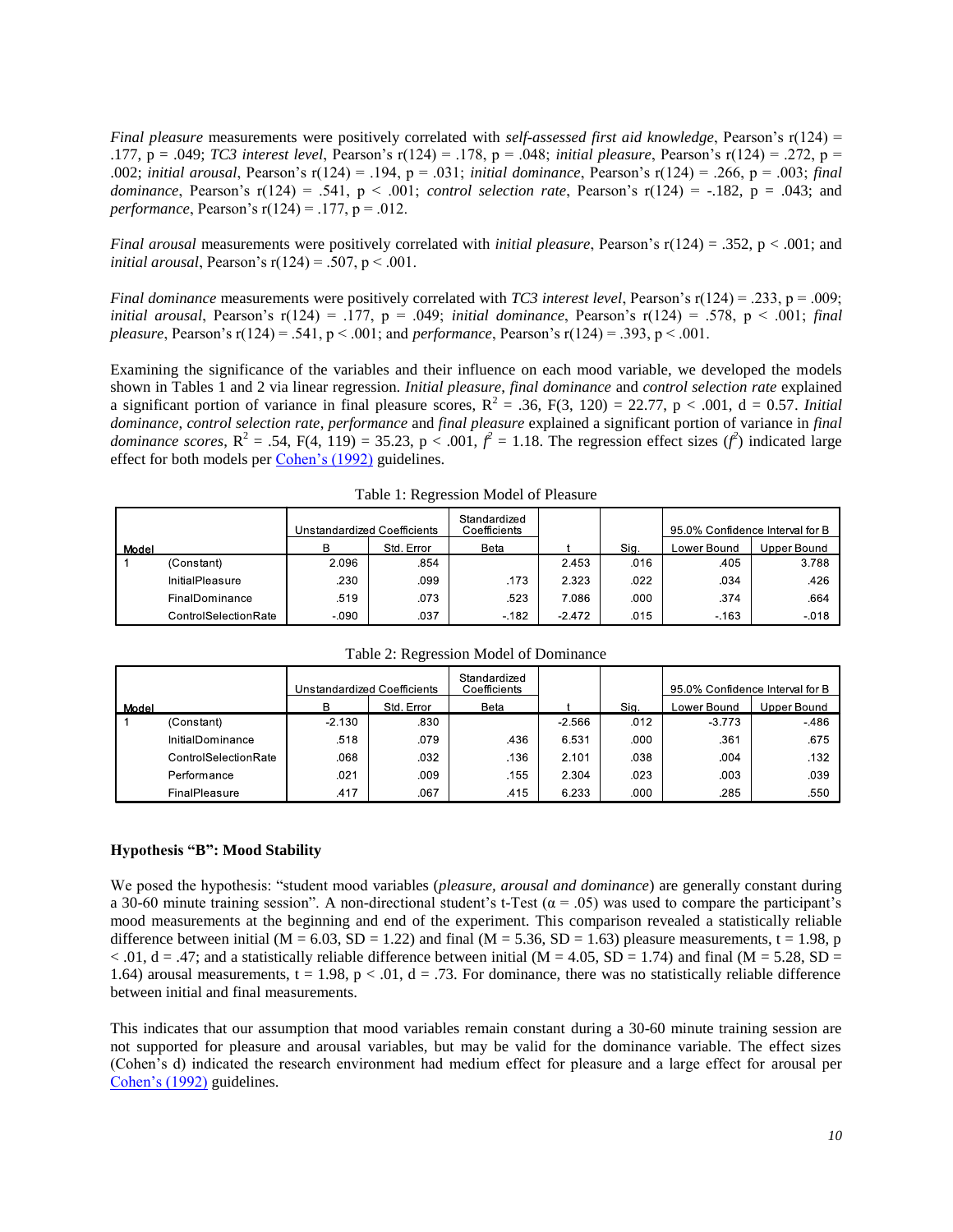### **Hypothesis "C": Performance**

We posed the following hypothesis: "student state variables, student action variables and student mood variables are predictors of student performance". We analyzed specific student state, behavior and mood variables with respect to student performance. *Performance* measurements were positively correlated with *initial dominance*, Pearson"s r(124)  $= .289$ , p = .001; *final pleasure*, Pearson's r(124) = .224, p = .012; *final dominance*, Pearson's r(124) = .393, p < .001; and *mouse movement rate*, Pearson"s r(124) = .251, p = .005.

Examining the significance of the variables and their influence on performance, we developed the model shown in [Table 3](#page-10-0) via linear regression. *Initial dominance*, *mouse movement rate* and *final knowledge* scores explained a significant portion of variance in performance scores,  $R^2 = .23$ ,  $F(3, 120) = 11.96$ ,  $p < .001$ ,  $f^2 = 0.30$ . The regression effect size  $(f^2)$  indicated moderate to large effect per *Cohen's (1992)* guidelines.

<span id="page-10-0"></span>

|       | Unstandardized Coefficients |        | Standardized<br>Coefficients |      |       | 95.0% Confidence Interval for B |             |             |
|-------|-----------------------------|--------|------------------------------|------|-------|---------------------------------|-------------|-------------|
| Model |                             | R      | Std. Error                   | Beta |       | Sig.                            | Lower Bound | Upper Bound |
|       | (Constant)                  | 32.815 | 8.317                        |      | 3.945 | .000                            | 16.347      | 49.283      |
|       | InitialDominance            | 2.917  | .716                         | .330 | 4.076 | .000                            | 1.500       | 4.333       |
|       | MouseMovementRate           | .062   | .018                         | .281 | 3.462 | .001                            | .026        | .097        |
|       | FinalKnowledge              | 247    | .081                         | 245  | 3.054 | .003                            | 087         | .407        |

Table 3: Regression Model of Performance

# **DISCUSSION, CONCLUSIONS AND FUTURE RESEARCH**

This research examined whether mood could be passively predicted, whether mood could be considered as a constant and the relationship of mood and other student variables were predictors of performance. The objective was to discover relationships that could expand the capability of ITS student models.

Predictive models of pleasure and dominance were developed via regression analysis. Although it was expected that mouse movement and control selection rates would be direct indicators of arousal, there were no reliable predictors of arousal generated during our experimentation.

Mood, which we expected to be stable over the course of a 30-60 minute training session, was significantly different for pleasure and arousal while student's dominance was relatively unaffected by their experience in the training research environment. Pleasure, arousal and dominance changed by an average of -25%, 58% and 18% respectively. The significant changes in pleasure and arousal may be directly connected to the tactical combat casualty care scenario that the students were exposed to during the experiment.

While we did discover reliable predictors of performance, we were surprised that previous experience, training and topic interest were not among those predictors of performance. Experience and training were used as indicators of competence in our adaptive training model. Given the generally low competence level of the sample population, we should have predicted that these variables would not be reliable predictors of performance.

Additional research is needed to fully validate the full adaptive tutoring model discussed herein, but relevant results in predicting future mood states (pleasure and dominance) were realized along with significant predictors of performance. A regression model of future pleasure and dominance states was developed that relied upon few predictors (3 for pleasure and 4 for dominance). A regression model of performance was developed and includes only 3 predictors to account for 23% of the variance in performance. This finding passes the "common sense" test as demonstrated by: high initial dominance which was an indicator of trainee comfort level in working in a new domain and resulted in higher performance scores; high mouse movement rates which indicated a comfort level in working quickly with the user interface; and high final knowledge scores which indicated that the trainee"s absorbed the lessons and were ready to apply them in the performance assessment test. The findings in this paper also confirmed findings of [Davidson \(1994\)](#page-12-13) by linking mood to performance outcomes.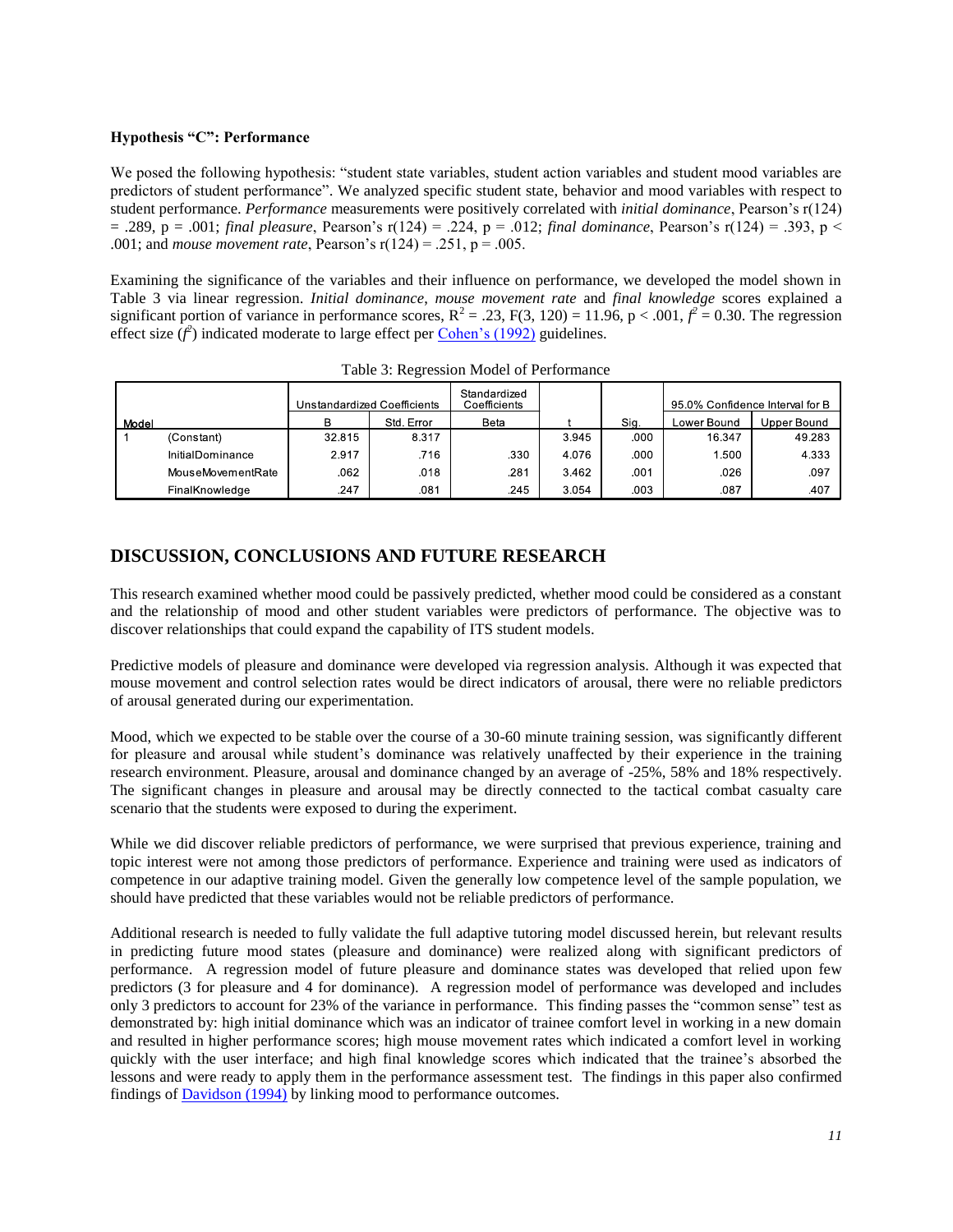The experimental results reviewed in this article provide much needed production rules to support intelligent tutor instructional strategy decision-making based on student mood attributes and other variables of interest whereas other similar work is focused either on cognitive attributes and/or emotions. Mood was chosen based on its duration which is similar in length (30-60 minutes) as many training sessions. In contrast emotional states may only last a few minutes. Production rules based on mood afford the tutoring system the opportunity to assess and update mood state much less often than production rules based on emotional states.

The results discussed herein are significant in that they were drawn from a significant sample size (power  $> 0.99$ ). The application of the algorithms developed and discussed in this paper will allow for more accurate classification of student mood and thereby allow computer-based tutors to optimally match instruction (challenge level, flow and feedback) to the student"s affective and cognitive needs. This will improve the learning effectiveness of computerbased tutors so they may successfully substitute for more observant human tutors.

While statistically relevant relationships were discovered in an experimental context, the models discussed herein will ultimately be deployed as part of a learning system that integrates and evaluates multiple learning variables. How these results operate as part of a learning system is yet to be determined by empirical evaluations over the long term, but their application in tutors has already begun. Additional unobtrusive methods are being evaluated.

The authors recommend that research be undertaken to develop a more robust model of the "affective sensingassessment-instructional strategy selection" process. Additional low-cost, passive sensing techniques should be evaluated on a variety of learning and even mobile learning platforms to push the limits of student modeling and instructional strategy selection. We see another research challenge in the sensing of multiple, simultaneous emotions and we also recommend the continued evaluation of techniques to assess performance, beliefs and competency. We also see the need to enhance predictive models through more continuous measures vice limited discrete measures at the beginning and end of key events. Finally, we see the need for a standard set of instructional strategies that are topic independent so they can be implemented across intelligent tutoring systems.

# **REFERENCES**

- <span id="page-11-4"></span>Alexander, S., Sarrafzadeh, A., & Fan, C. (2003). Pay Attention! The Computer is Watching: Affective Tutoring Systems. In A. Rossett (Ed.), *Proceedings of World Conference on E-Learning in Corporate, Government, Healthcare, and Higher Education 2003* (pp. 1463-1466). Chesapeake, VA: AACE.
- <span id="page-11-2"></span>Beck, J., Stern, M., & Haugsjaa, E. (1996). Applications of AI in Education, *ACM Crossroads*, 3(1).
- Bickmore, T. & Picard, R.W. (2004). Towards Caring Machines. *Proceedings of the ACM SIGCHI Conference on Human Factors in Computing Systems (CHI)*, Vienna, Austria.
- <span id="page-11-0"></span>Bloom, B. S. (1984). The 2-Sigma Problem: The Search for Methods of Group Instruction as Effective as One-to-One Tutoring. *Educational Researcher,* 13(6), 4-16.
- <span id="page-11-6"></span>Broekens, J. & DeGroot, D. (2004). Scalable and Flexible Appraisal Models for Virtual Agents. In *Proceedings of the International Conference on Computer Games, Artificial Intelligence,Design and Education (CGAIDE)*, (pp. 208–215). Reading, UK.
- <span id="page-11-3"></span>Burleson, W. & Picard, R. (2004). Affective agents: Sustaining motivation to learn through failure and a state of stuck. In *Social and Emotional Intelligence in Learning Environments Workshop In conjunction with the 7th International Conference on Intelligent Tutoring Systems*. Maceio - Alagoas, Brasil.
- <span id="page-11-8"></span><span id="page-11-7"></span>Cohen, J. (1992). Quantitative Methods in Psychology: A Power Primer. *Psychological Bulletin*, 112(1), 155-159.
- Conati, C. & Maclaren, H. (2004). Evaluating a Probabilistic Model of Student Affect. In J.C. Lester, R.M. Vicari, & U. F. Paraguac (Eds.), *Proceedings of the 7th International Conference on Intelligent Tutoring Systems, Lecture Notes in Computer Science Volume 3220* (pp. 55-66). Berlin: Springer-Verlag.
- <span id="page-11-5"></span><span id="page-11-1"></span>Core, M. G., Traum, D., Lane, H. C., Swartout, W., Marsella, S., Gratch, J., & van Lent, M. (2006) Teaching negotiation skills through practice and reflection with virtual humans. *Simulation,* 82(11), 685-701.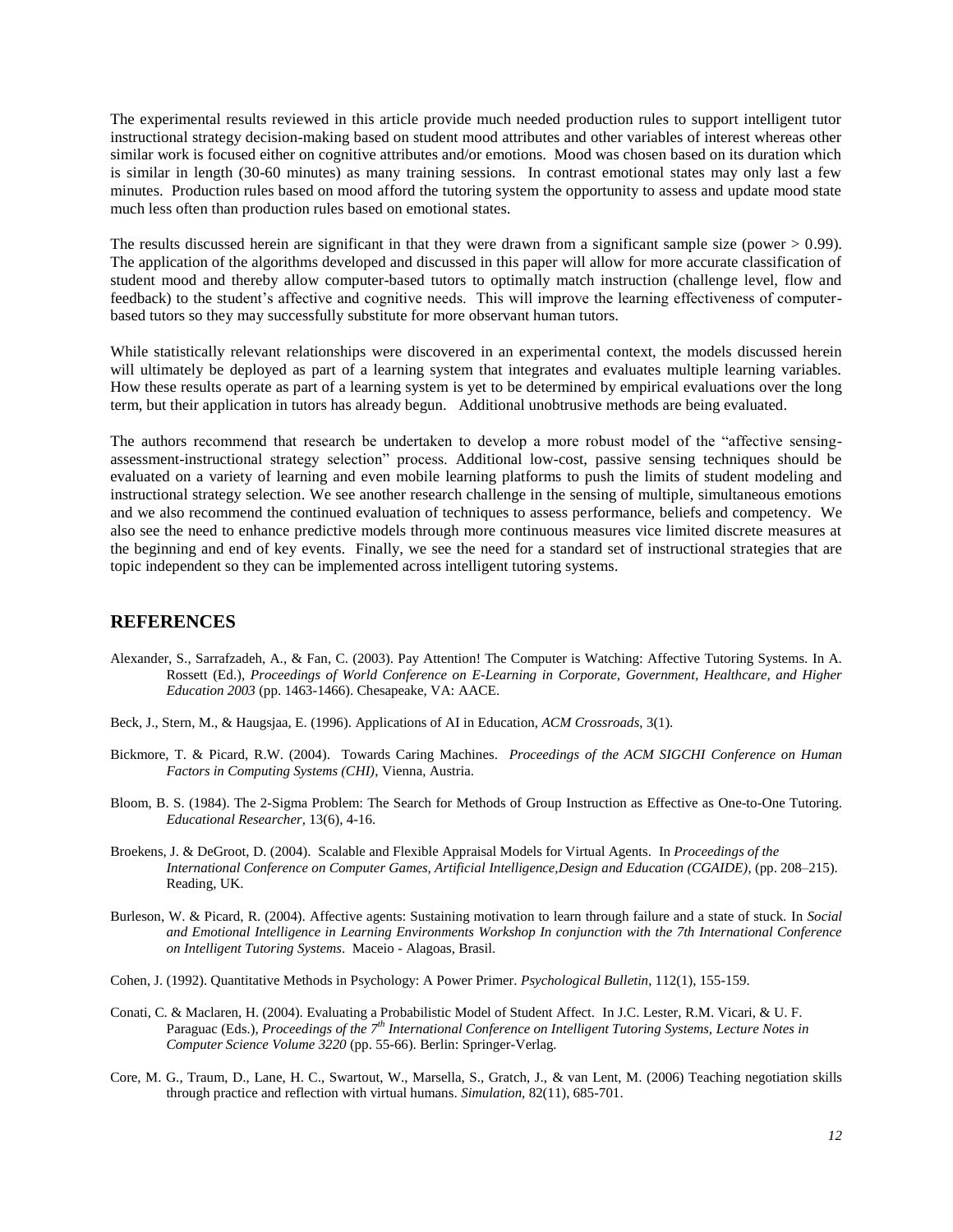Csikszentmihalyi, M. (1990). *Flow: the psychology of optimal experience*. New York: Harper Perennial.

- <span id="page-12-13"></span>Davidson, R.J. (1994). On emotion, mood, and related affective constructs. In P. Ekman & R.J. Davidson (Eds.), *The Nature of Emotion: Fundamental Questions* (pp. 51-55). New York: Oxford University Press.
- <span id="page-12-17"></span>D"Mello, S.K., Craig, S.D., Sullins, J., & Graesser, A.C. (2006). Predicting Affective States expressed through an Emote-Aloud Procedure from AutoTutor"s Mixed-Initiative Dialogue. *International Journal of Artificial Intelligence in Education*, 16, 3-28.
- <span id="page-12-18"></span>D"Mello, S. & Graesser, A. (2007). Mind and Body: Dialogue and Posture for Affect Detection in Learning Environments. In R. Luckin, K. Koedinger, & J. Greer (Eds.), *Proceedings of the 13th International Conference on Artificial Intelligence in Education (AIED 2007)* (pp 161-168). Amsterdam, The Netherlands: IOS Press.
- <span id="page-12-7"></span><span id="page-12-3"></span>Dillon, T.J. (1988). *Questioning and Teaching: A Manual of Practice*. New York: Teachers College Press.
- Gebhard, P. (2005). ALMA A Layered Model of Affect. In *Proceedings of the Fourth International Joint Conference on Autonomous Agents & Multi Agent Systems (AAMAS-2005)* (pp 29-36). New York: ACM.
- <span id="page-12-10"></span>Georgeff, M. & Lansky, A. (1987). Reactive Reasoning and Planning. In *Proceedings of the 6th National Conference on Artificial Intelligence* (pp. 677–682). Seattle, Washington.
- <span id="page-12-4"></span>Graesser, A. C. & Person, N. K. (1994). Question asking during tutoring. *American Educational Research Journal*, 31, 104-137.
- <span id="page-12-8"></span>Graesser, A. C., Person, N. K., Harter, D., & Tutoring Research Group. (2001). Teaching tactics and dialog in AutoTutor. *International Journal of Artificial Intelligence in Education,* 12(3), 257-279.
- <span id="page-12-1"></span>Hernandez, Y., Noguez, J., Sucar, E., & Arroyo-Figueroa, G. (2006). Incorporating an Affective Model to an Intelligent Tutor for Mobile Robotics. In *Proceedings of the 36th Annual Frontiers in Education Conference* (pp. 22-27). San Diego, California.
- <span id="page-12-0"></span>Heylen, D., Nijholt, A., op den Akker R., & Vissers, M. (2003). Socially Intelligent Tutor Agents. In T. Rist, R. Aylett, D. Ballin, & J. Rickel (Eds), *Proceedings of Intelligent Virtual Agents (IVA 2003), Lecture Notes in Computer Science Volume 2792* (pp. 341-347). Berlin: Springer.
- <span id="page-12-16"></span>John, O.D. & Atof Inc. (2003). The Big Five Personality Test. [Website]. Retrieved October 23, 2006 from http://www.outofservice.com/bigfive/.
- <span id="page-12-9"></span><span id="page-12-2"></span>Johnson, A. & Taatgen, N. (2005). User modeling. In R. W. Proctor & L.V. Kim-Phuong (Eds.), *The Handbook of Human Factors in Web Design* (pp. 424-438). Mahwah, NJ: Lawrence Erlbaum Associates, Inc.
- Johnson, W.L., Rickel, J.W., & Lester, J.C. (2000). Animated Pedagogical Agents: Face-to-Face Interaction in Interactive Learning Environment. *International Journal of Artificial Intelligence in Education*, 11, 47-78.
- <span id="page-12-11"></span>Lang, P. J. (1980). Behavioral treatment and bio-behavioral assessment: Computer applications. In J. B. Sidowski, J. H. Johnson, & T. A. Williams (Eds.), *Technology in mental health care delivery systems* (pp. 119–137). Norwood, NJ: Ablex.
- <span id="page-12-6"></span>Linnenbrink, E. A. & Pintrich, P. R. (2002). Motivation as an enabler for academic success. *School Psychology Review*, 31, 313- 327.
- <span id="page-12-5"></span>Loftin, B., Mastaglio, T., & Kenney, P. (2004), *Outstanding Research Issues in Intelligent Tutoring Systems*, study commissioned by the Research Development and Engineering Command (RDECOM), Orlando, Florida, USA under contract N61339- 03-C-0156, Retrieved October 23, 2006 from http://www.mymicsurveys.com/site/files/pub\_4.pdf.
- <span id="page-12-12"></span>McCrae, R.R., & John, O.P. (1992). An introduction to the five-factor model and its applications. Special Issue: The five-factor model: Issues and applications. *Journal of Personality*, 60, 175-215.
- <span id="page-12-15"></span>McCrae, R.R. & Costa, P.T. (1994). The stability of personality: observations and evaluations. *Current Directions in Psychological Science*, 3, 173–175.
- <span id="page-12-19"></span><span id="page-12-14"></span>McIntyre, G. & Göcke, R. (2007). Towards Affective Sensing. In *Proceedings of the 12th International Conference on Human-Computer Interaction (HCII 2007), Lecture Notes in Computer Science Volume 4552*, (pp. 411-420). Berlin: Springer.